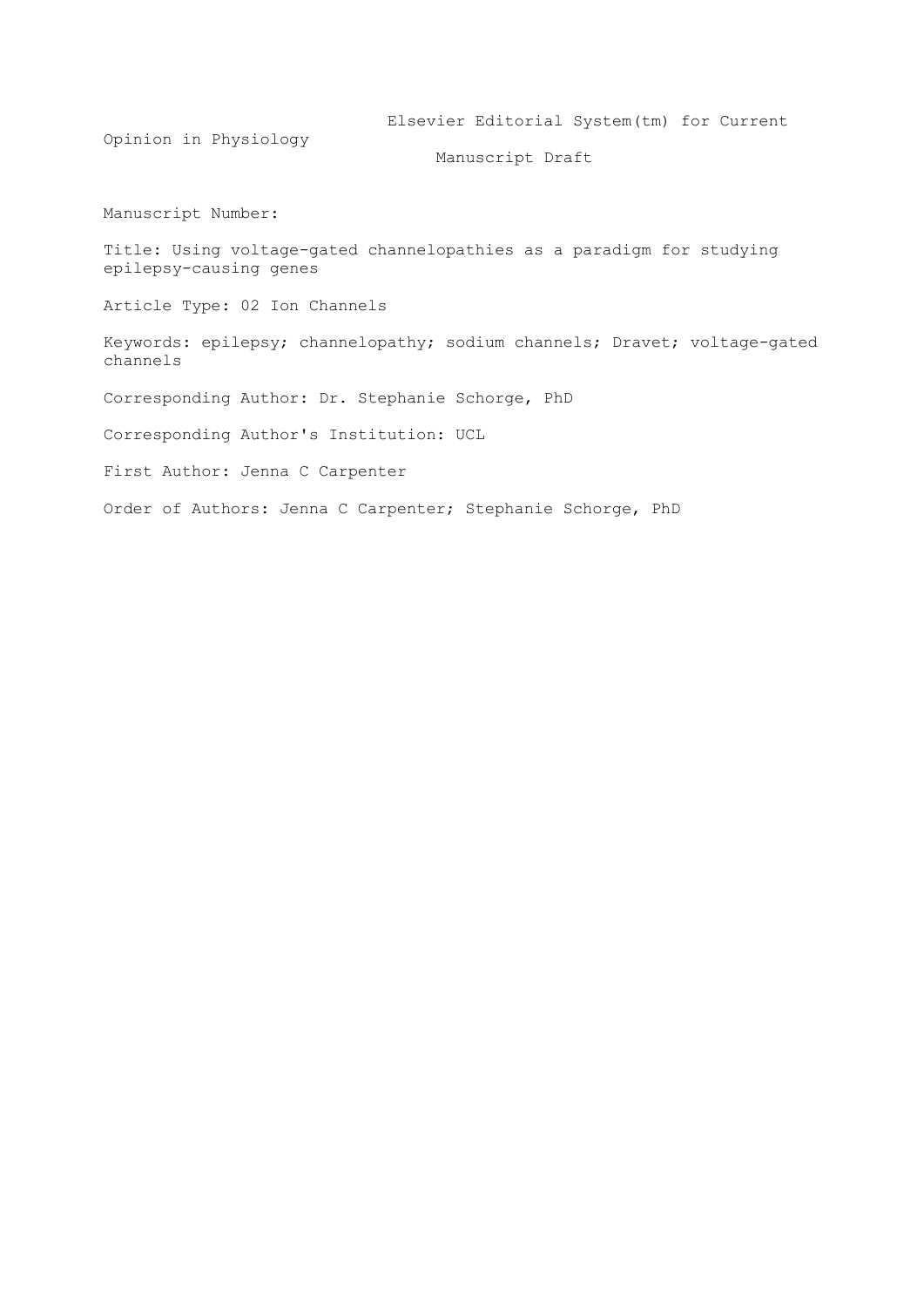This piece of the submission is being sent via mail.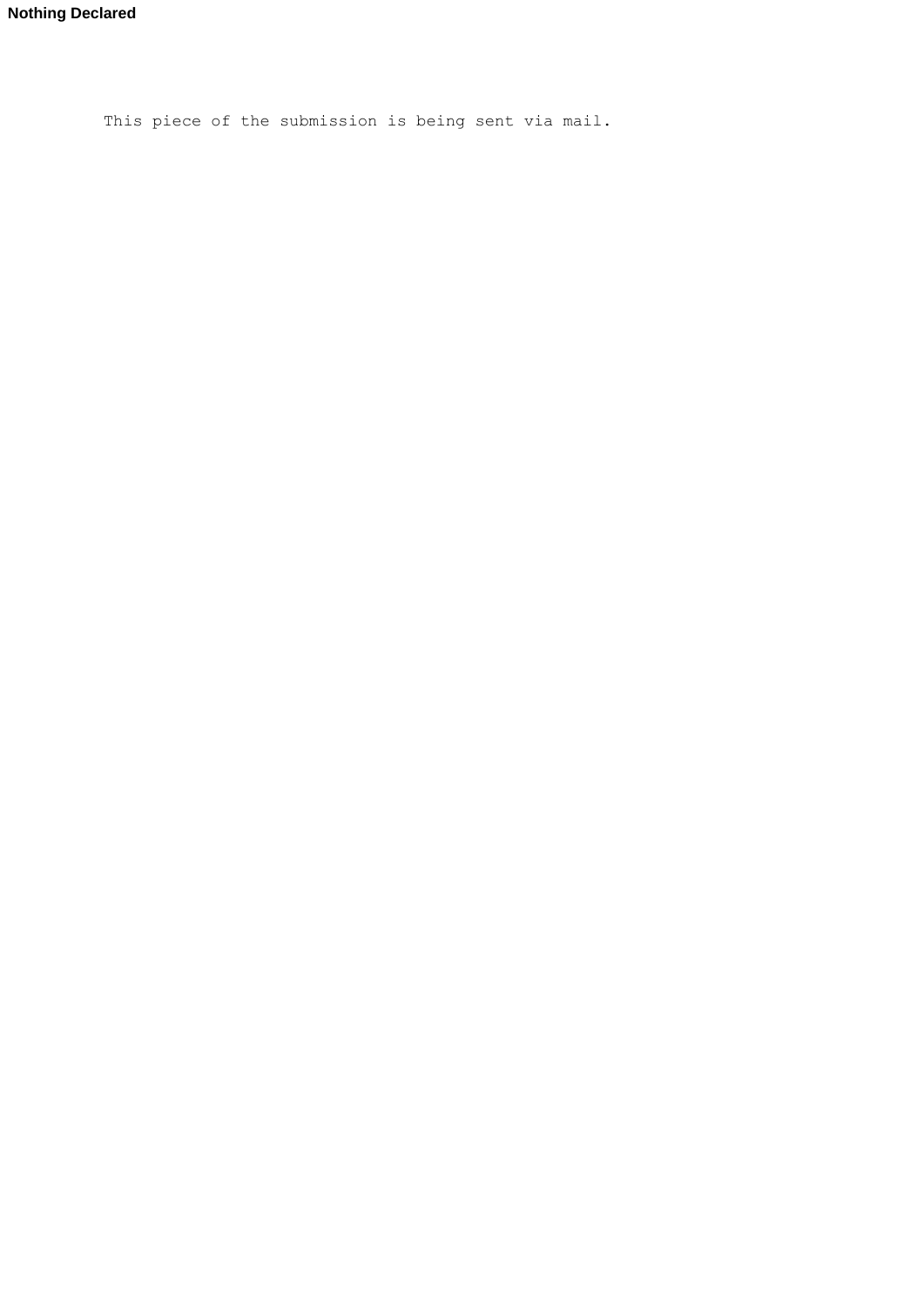- SCN1A now presents a framework for studying mechanisms of genetic epilepsies
- *De novo* mutations in potassium channels are defining two new channelopathies
- Studies are beginning to resolve the roles of calcium channels in epilepsies
- Studies of NMDA receptors set new standards for functional characterisations
- Mechanistic findings from channelopathies may provide insight into other epilepsies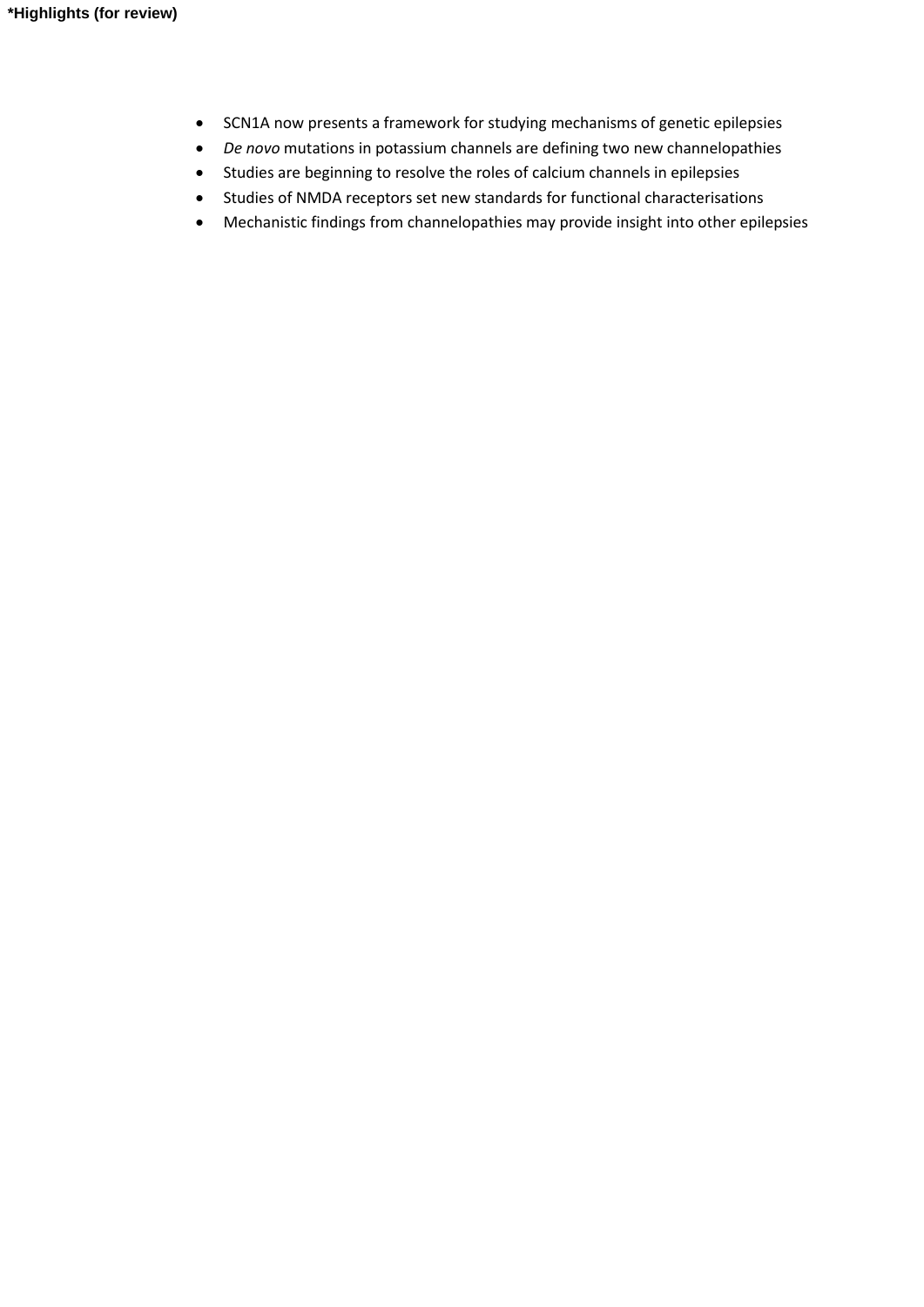### **Using voltage-gated channelopathies as a paradigm for studying epilepsy-causing genes**

### Short title: **Voltage-gated channels and epilepsy**

Jenna C Carpenter and Stephanie Schorge\* Department of Clinical and Experimental Epilepsy UCL Institute of Neurology Queen Square London WC1N 3BG UK

\*corresponding author: s.schorge@ucl.ac.uk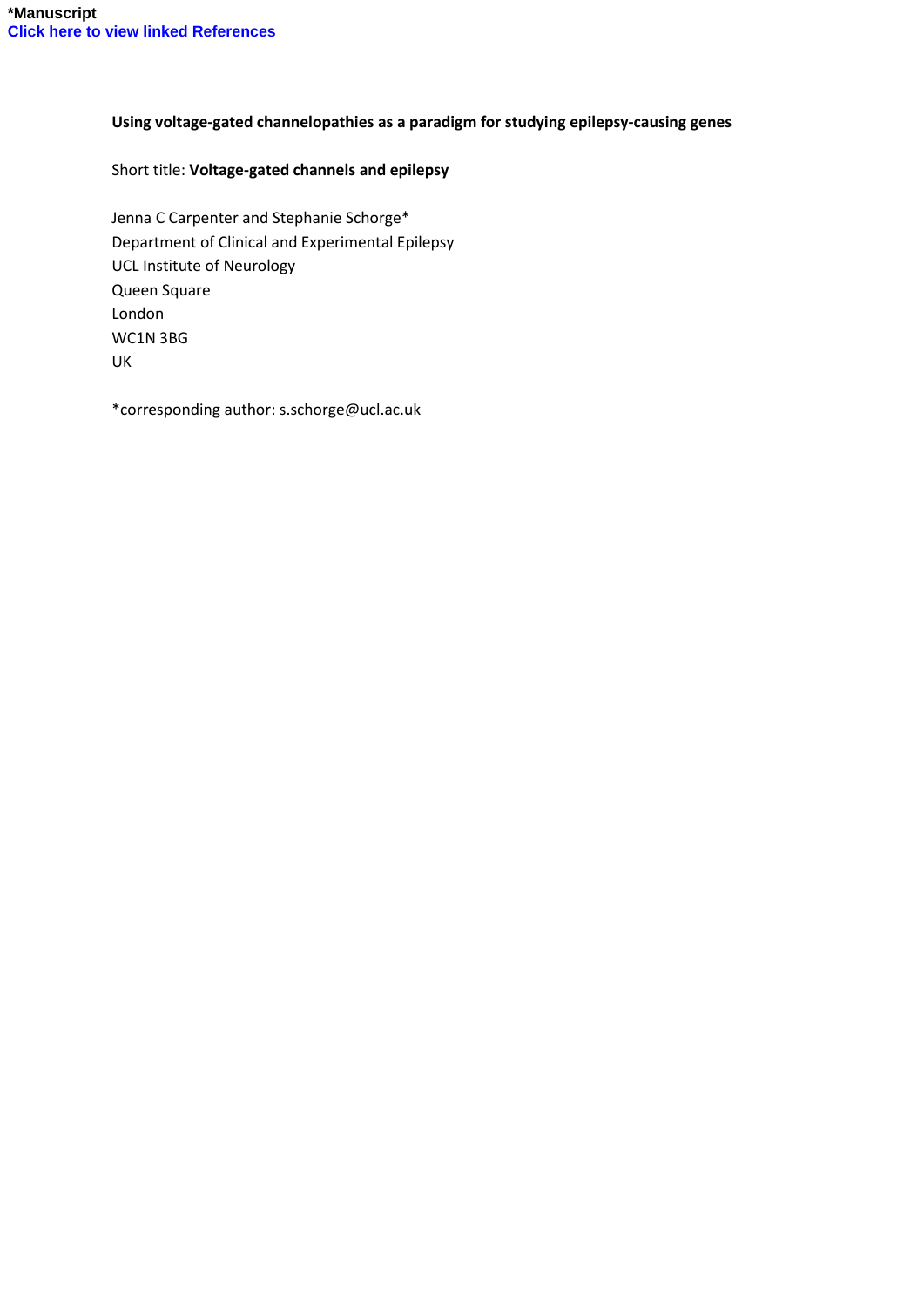# **Abstract (120)**

'Channelopathies', or mutations in ion channels, are long-established causes of epilepsy. Comprehensive genetic, mechanistic and clinical data for SCN1A, a voltage-gated sodium channel, has highlighted the differing contributions of neuronal sub-types in epilepsy and confirmed that genotype-phenotype relations, even for monogenic epilepsies, are strongly influenced by modifier genes and environmental factors. An emerging population of *de novo* mutations in voltage-gated potassium channels has defined two novel potassium channelopathies (KCNC1 and KCNA2), which may benefit from mechanistic insights from SCN1A. Meanwhile, increasing genetic evidence has strengthened the long-standing association of voltage-gated calcium channels with epilepsy. Finally, an integrative approach for the characterisation of genetic variation in NMDA receptors has created a new standard for predicting functional effects in new epilepsy genes.

#### **1. Introduction**

Voltage-gated ion channels (VGICs) are critical regulators of neuronal excitability and are wellestablished causes of genetic epilepsies [1,2]. Advances in sequencing technologies continue to identify novel mutations at rapid pace demanding a refinement in the strategies used to link mutations in VGICs to mechanisms triggering seizures. Extensive clinical, genetic and functional data for SCN1A, the best-studied epilepsy gene, has highlighted the phenotypic variability that can arise from a single mutation, the degree to which modifiers can influence disease severity and how a mutation may selectively exert its effects in different sub-sets of neurons. These findings are informing efforts to develop new treatments and are guiding studies of other monogenic epilepsies, including those caused by mutations in voltage-gated sodium, potassium and calcium channels (VGSCs, VGKCs and VGCCs). Recent studies in NMDA receptors (NMDARs) provide a framework for how to integrate functional data from multiple variants. Approaches integrating multiple variants including from multiple genes are likely to become increasingly important as sequencing allows characterisation of non-monogenic epilepsies.

#### **2. Voltage-gated sodium channelopathies**

Mutations in voltage-gated sodium channels (VGSCs) are some of the most frequent causes of genetic epilepsy in humans [3,4]. Whilst mutations have been identified in all four VGSC genes that are highly expressed in the central nervous system (CNS): (SCN1A, SCN2A, SCN3A, SCN8A), SCN1A remains the most clinically important epilepsy gene, with over 1000 mutations identified[4,5]. We focus first on progress made characterising the consequences of SCN1A mutations.

#### *2.1 Identifying the complete clinical picture of SCN1A-associated epilepsies*

Mutations in SCN1A are most frequently associated with Dravet syndrome (DS), a severe epileptic encephalopathy of childhood. Defects in SCN1A are also causative for generalised epilepsy with febrile seizures plus (GEFS+) and migraine; another paroxysmal disorder often comorbid with epilepsy[6]. The clinical spectrum of DS has broadened as the patient cohort has grown, such that non-epileptic features of DS, such as sleep disturbance, altered sensory processing and gate impairment are increasingly recognised[4]. The type of mutation that a patient has, e.g. truncating or missense, is not the only, or even the strongest predictor of severity[1]. Evidence from a cohort of children with DS caused by variable mutations (n=182) suggests that environmental factors,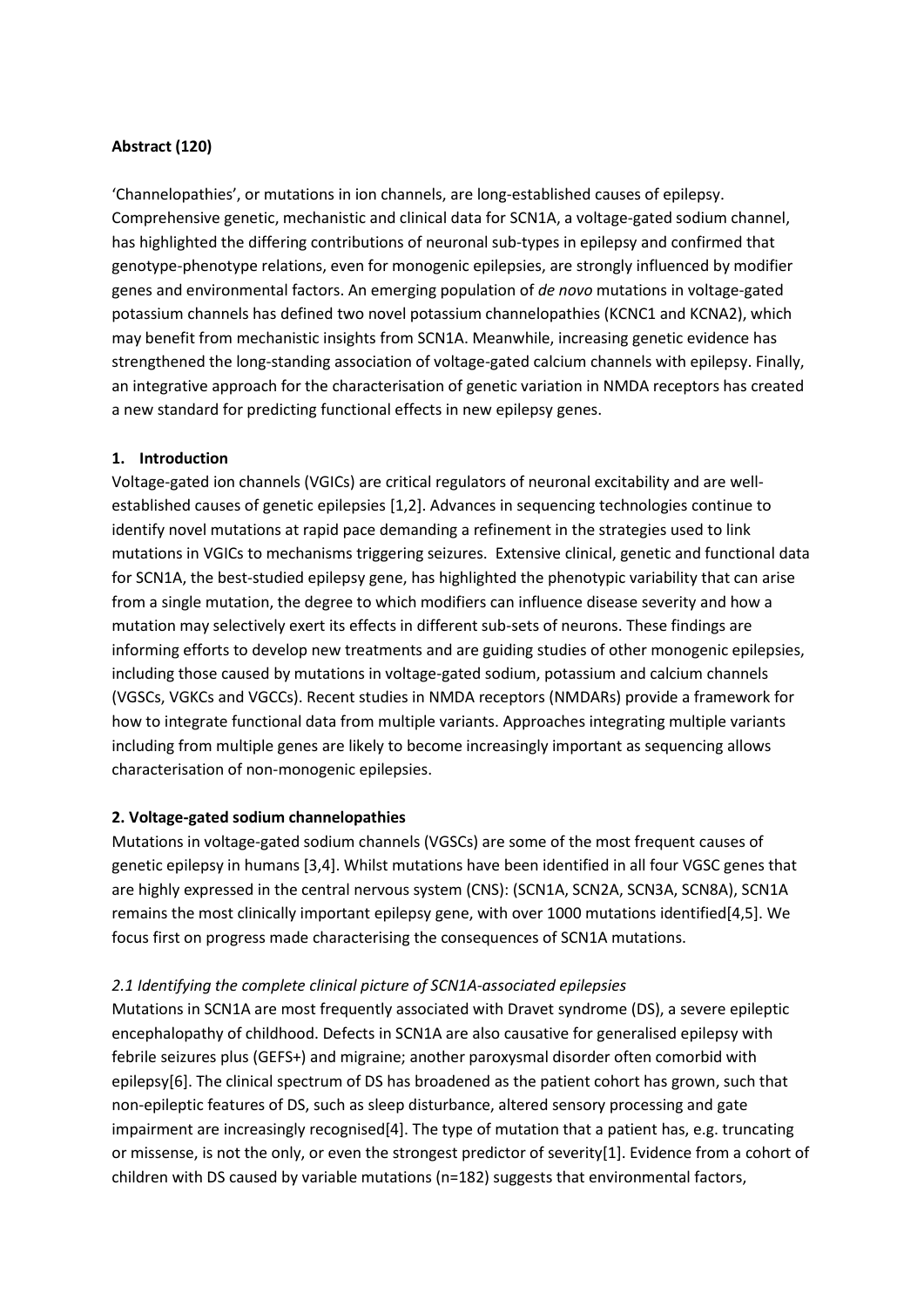particularly age of seizure onset, are stronger indicators of prognosis[7]. However, whilst vaccination may provoke the first seizures in a subset of children, this does not appear linked to clinical outcome[8]. With an increasing number of children with *de novo* mutations, the ability to reliably predict the pathogenicity of SCN1A variants, without resorting to *in vitro* models, has become more urgent. A recent *in silico* approach successfully predicted the pathogenicity of missense variants in

VGSCs with an accuracy score above 0.9 [9]. Such predictive algorithms, combined with structural modelling, promise to be important diagnostic tools with relevance to other channelopathies[10].

# *2.2 Disease mechanisms in DS implicate interneurons*

VGSCs are critical for the activity of all neurons, and essential for network excitability. The first mouse model of DS suggested that loss of the Nav1.1 channels encoded by SCN1A might cause seizures by 'inhibition of an inhibitor', because SCN1A haploinsufficiency disproportionately affected interneurons[11]. An interneuronal pathology of DS has recently been supported by transcranial magnetic stimulation studies on patients [12]. Meanwhile, the contributions of different subsets of interneurons continue to be teased apart. One study has linked autistic



Networks of co-regulated proteins

Figure 1: Non-channel contributions to channelopathies The putative causative channel (blue) may be modified by accessory proteins (green) that are required for normal function or localisation. Changes in the putative channel may be masked or exacerbated by changes in other, potentially unrelated channels (red), or by changes in proteins (yellow) that bind to the channel or its accessory subunits. Finally, in some cases mutations that change proteins (pink) with no obvious relation to, or impact upon the candidate channel may provide nearly identical clinical manifestations.

behaviours to parvalbumin-positive interneurons, and hyperactivity to somatostatin-positive interneurons[13], suggesting different neuronal circuits may underlie different clinical features of DS.

# *2.3 Current treatments for DS*

DS is difficult to manage because seizures are typically drug-resistant [\*14]. Seizure control is important because the occurrence of early life seizures markedly increases disease severity in humans[7] as well as in mice carrying SCN1A mutations[15]. Adverse effects of early seizures may be general to epilepsies, as mice with mutations in Kv7 experience pronounced benefits from early life prophylactic treatment to prevent seizures [\*\*16]. However, stopping seizures requires an effective treatment, and several strategies are underway to identify such a treatment for DS.

Cannabidiol, a non-intoxicating ingredient of marihuana, has recently received publicity as a gamechanging treatment. In a randomised trial of patients with DS, cannabidiol was found to elicit a ~50% reduction in convulsive seizures, with 5% of patients achieving seizure freedom after 14 weeks [\*14]. However, many patients experienced adverse effects on cannabidiol, highlighting the nonspecificity of its pharmacology. Separately, surveys of physicians working with children with DS have identified elements of consensus for treatment with existing anti-epileptics. Benzodiazepines and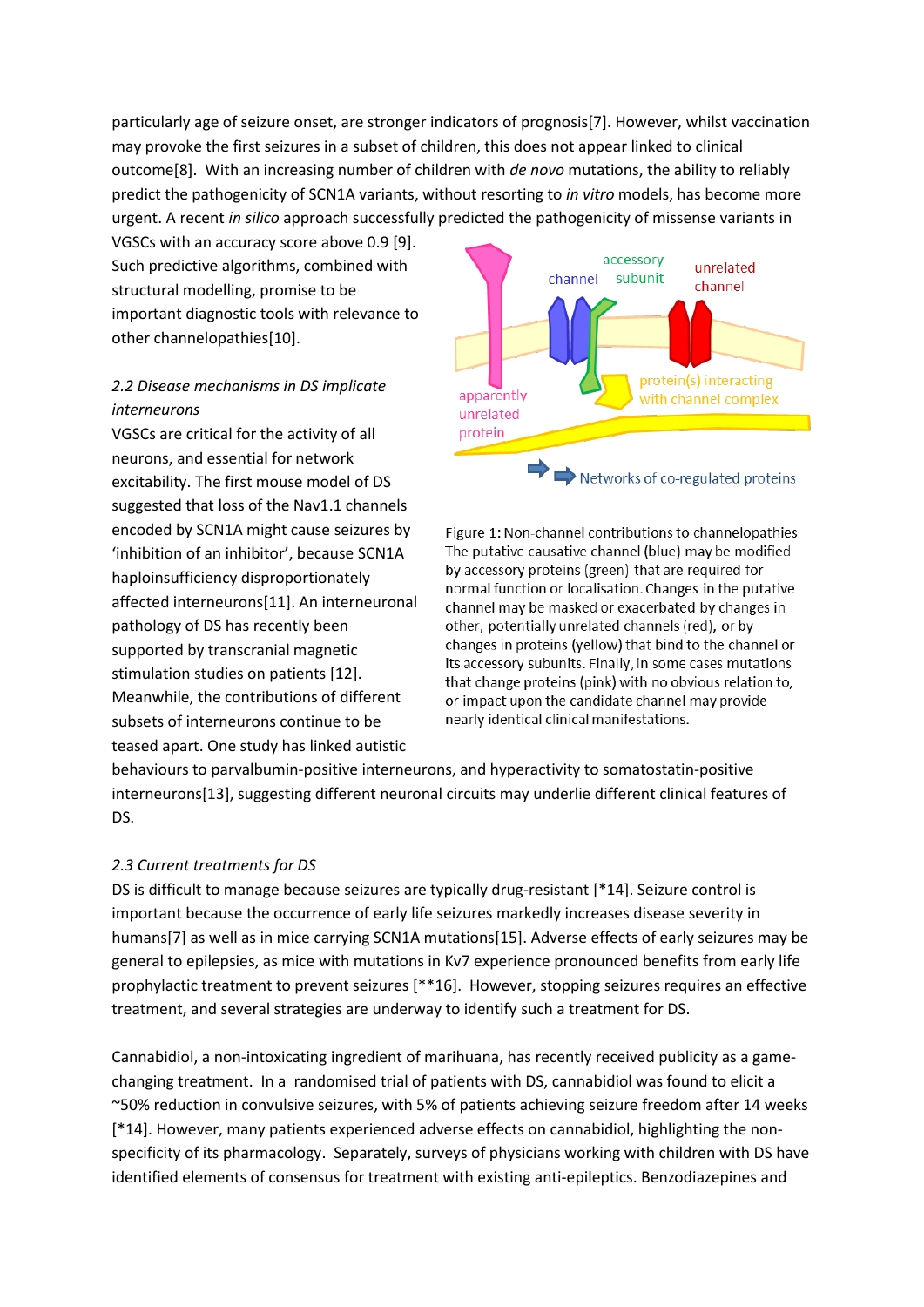valproate are seen as effective[17,18], as well as some older drugs, including bromide, the first antiepileptic drug used[4,19]. Overall, there is a strong consensus that sodium-channel blockers are contraindicated in DS because they worsen symptoms, presumably by exacerbating the inhibitory deficit associated SCN1A haploinsufficiency[11]. Mouse models of DS are now being used to screen treatments, with the first studies validating current clinical findings[18].

### *2.4. Precision medicine for DS*

DS is a prime candidate for a precision medicine approach, but many translational challenges exist. Theoretically, a selective agonist for Nav1.1 (encoded by SCN1A) would be ideal[20]. However, in practice, achieving specificity for Nav1.1 promises to be tremendously challenging given the degree of sequence identity shared between VGSCs – off-target interactions with, for example cardiac VGSCs, could have grave consequences. Only recently, and after several failed attempts, has the search for a specific inhibitor of SCN9A/NaV1.7, to treat pain, begun to find success[21].

An alternative therapeutic strategy for DS might be targeting disease-modifying genes rather than Nav1.1 itself. It is increasingly recognised that genetic modifiers influence disease severity, even in patients with highly penetrant, monogenic epilepsies such as DS[1]. In mouse models of DS the genetic background, (i.e. 129 vs C57BL/6) influences multiple readouts of disease severity, and the key modifying loci are being mapped[22]. Genetic factors are also likely to explain why genetically stratified patients exhibit varied responses to the same treatment. One study found that a patient with SCN1A deletion actually improved on carbamazepine, a drug that usually aggravates DS[23].

Genetic modifiers of VGSCs may not be the 'usual suspects' (e.g. binding partners, accessory subunits), but could represent distant or unrelated genes (Figure 1). In these cases, modifiers might be identified using systems genetic approaches, aimed at identifying networks of co-regulated genes that underlie key biological processes, such as memory [\*\*24]. Recently, a gene co-expression network analysis approach identified a network of 320 genes (the M30 network) that was enriched for genetic variation in patients with epilepsy, and found the same network to be downregulated in mouse models of DS. Critically, valproate, which is one of the consensus treatments for DS[17,18], was found to upregulate the network [25]. Targeting new genetic modifiers will require efficient drug-screening platforms. The human gene network approach could be combined, for example, with a pharmacological screen in Drosophila to determine if compounds not yet used in DS could upregulate reporter genes in the M30 network[26]. Pharmacological screens in Drosphila have already been used to identify compounds that are capable of modulating a splice regulator known to modify sodium channel activity[26] – as one strategy for boosting SCN1A expression in DS.

#### *2.5 Beyond SCN1A: other voltage-gated sodium channelopathies*

SCN8A (Nav1.6) has emerged as an important cause of monogenetic epilepsy[27], and the mechanism is almost a mirror image of DS/SCN1A. Whilst SCNA1-associated seizures are typically caused by loss-of-function, mutations in SCN8A typically cause gain-of-function. Knock-in mouse models, created using pathogenic variants of SCN8A, support this molecular diagnosis, revealing different populations of neurons to be hyper-excitable[28,29]. Treatments are being developed that aim to rebalance neuronal activity, with efforts directed towards the development of selective antagonists of SCN8A[27]. Interestingly, GS967, an unconventional sodium channel blocker found to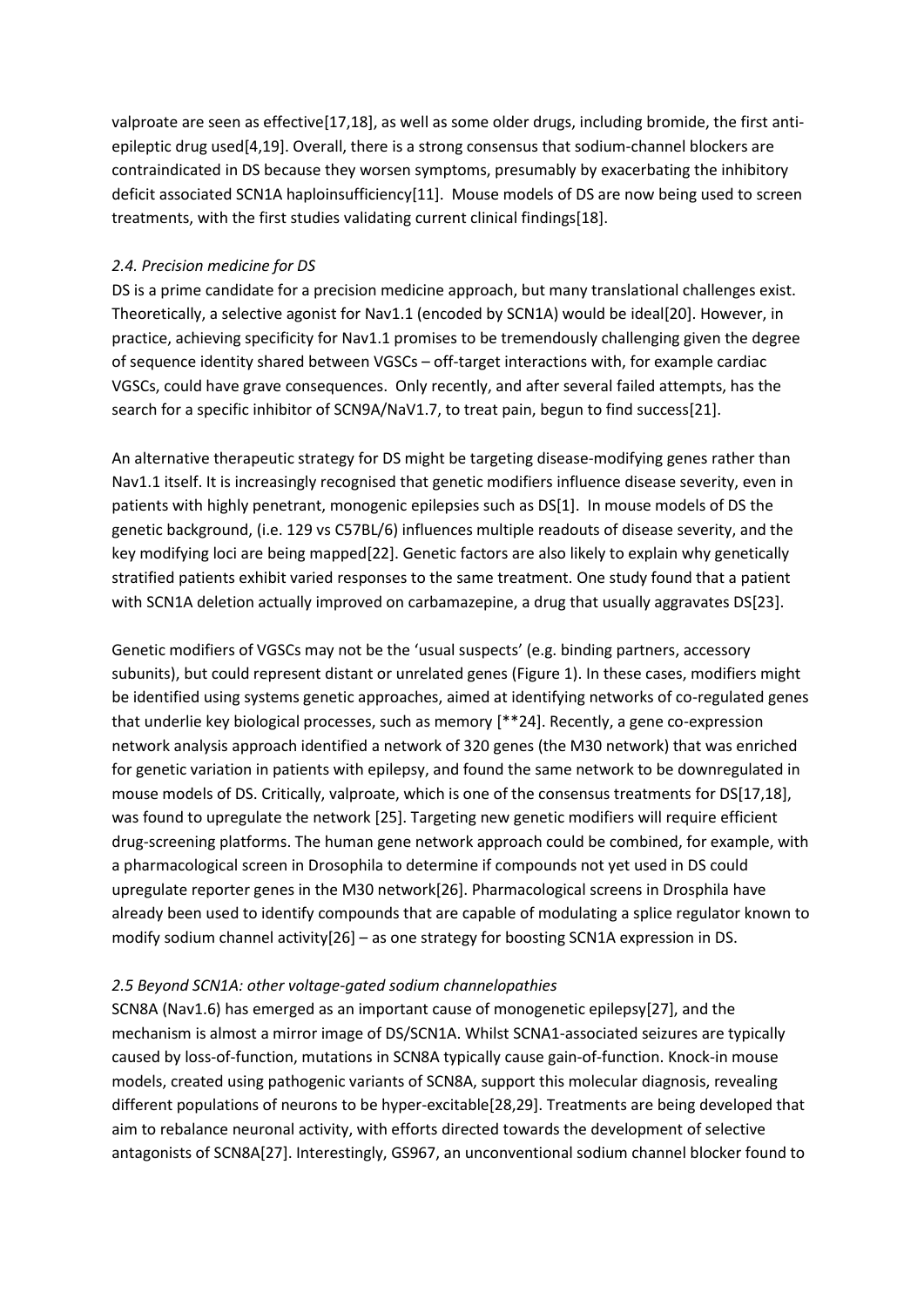alleviate symptoms in DS, appears to downregulate Nav1.6 channels in excitatory neurons, and may also have therapeutic benefit in SCN8A channelopathies[30].

The closely-related SCN2A is also an epilepsy gene where mutations tend to increase channel activity [2,31]. As with SCN1A, patients with mutations in SCN2A can have clinical phenotypes with widely varying severity and outcome[2,31,32], which has significant therapeutic implications for clinicians and families[31]. Meanwhile, whilst SCN3A is thought to be only expressed at low levels in the adult CNS, it has also been implicated as a rare cause of epilepsy and reduced channel availability is sufficient to cause seizures in mice [33]. No other VGSCs have been firmly linked to monogenic epilepsy (but see a case report of a single patient with bi-allelic mutations in SCN10A[34]).

# **3. Novel potassium channelopathies**

Compared to VGSCs, mutations in voltage-gated potassium channels (VGKCs) are still relatively rare causes of epilepsy. However, whilst the pace of gene discovery may have slowed for VGSCs, two novel (voltage-gated) potassium channelopathies been identified in the past two years. A number of *de novo* mutations have been discovered in KCNA2 in epileptic encephalopathies. Functionally characterised variants have been found to be loss-of-function or (surprisingly for a potassium channel) gain-of-function [35]. The phenotypic spectrum of patients with mutations in KCNA2, even within families, is broad, although gain-of-function mutations are associated with more severe phenotypes [36,37].

A recurring *de novo* mutation has also been identified in KCNC1 as a novel cause of progressive myoclonic epilepsy[38]. An impressive cohort of 20 patients, all sharing the same R320H mutation in the S4 voltage sensor, recently allowed highly detailed genotype-phenotype investigations. One outcome from this study was the realisation that symptoms are alleviated for a number of patients during fever and that this could be explained by altered biophysical properties of the channel at higher temperatures[39]. Meanwhile a *de novo* mutation in KCND3 has been described in a complex patient who has seizures[40], although it is unclear whether the mutation directly causes seizures.

# **4. Voltage-gated calcium channels (VGCCs) and epilepsy: an equivocal relationship**

Like VGSCS, VGCCs are critical for supporting excitability in neuronal networks. In humans, mutations in CACNA1A have been most strongly associated with ataxia or migraine, but some CACNA1A mutations are associated with a significant epileptic comorbidity[6]. In addition, compound heterozygous mutations[41], and *de novo* mutations[42,43] in CACNA1A have been linked epileptic encephalopathies. Evidence from mouse models suggest CACNA1A plays a key role in regulating thalamocortical connections and suppresses absence-like seizures under normal conditions[44].

However, it is the T-type calcium channels that are most closely associated with absence epilepsy[45]. Rodent models of absence epilepsy have been mapped to both mutations in in T-type channels and to non-genetic changes in T-type currents, but causative mutations in humans have not been clearly identified. Antagonists specific for T-type channels are highly effective in models of absence epilepsy[46], and genetic variation in these channels has been linked with differing responses to treatment in patients [47]. These findings may hold relevance for other epilepsies because variation in in a T-type channel gene (CACNA1G) has been shown to modify severity in a mouse model of SCN2A-associated epilepsy [48]. Thus, whilst it remains uncertain whether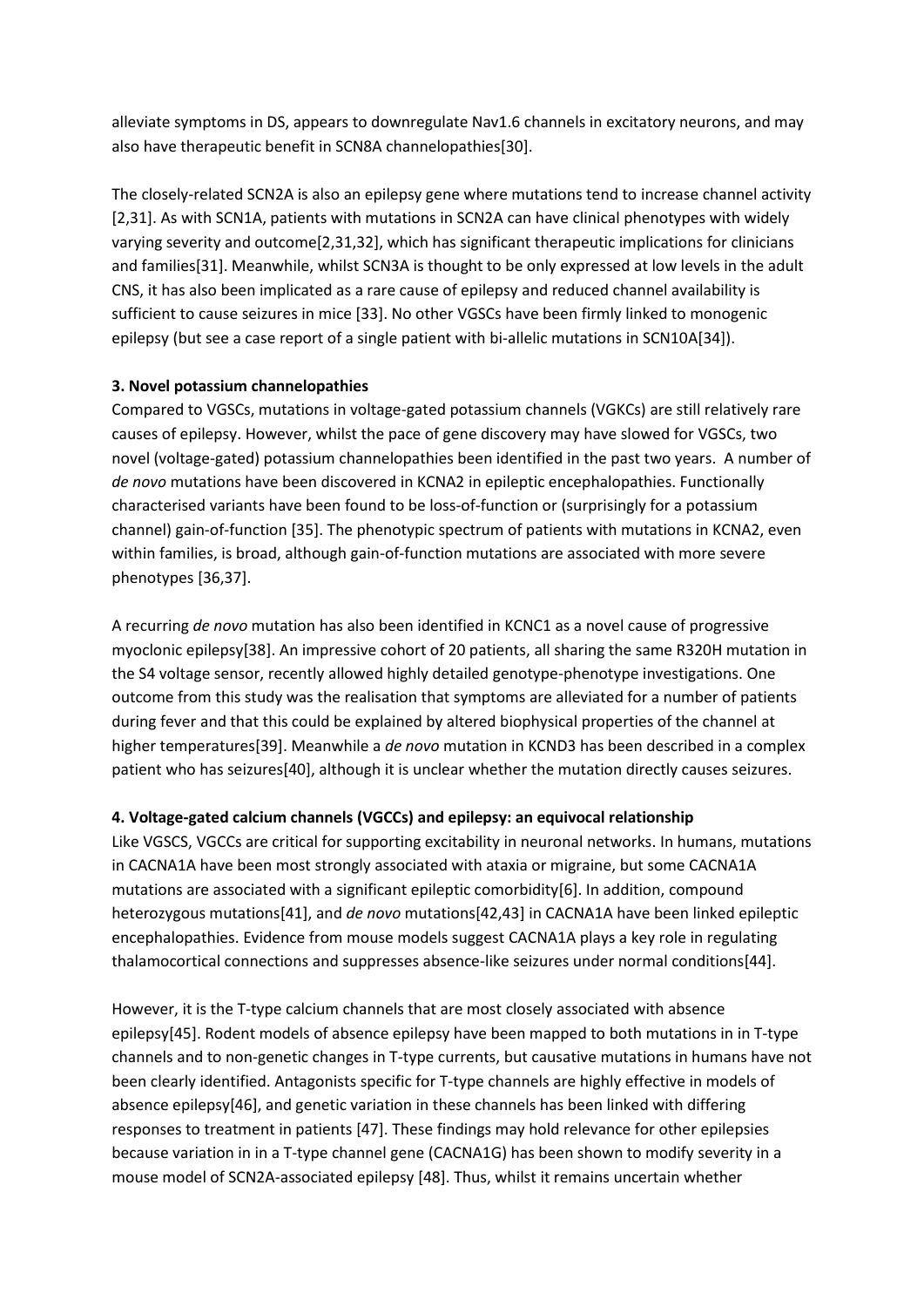mutations in T-type calcium channels cause epilepsy (in humans), these channels appear to be important modifiers of severity and treatment outcome in other types of epilepsy.

#### **5. NMDA receptors (NMDARs) leap to the front of the epilepsy genetics field**

NMDARs are not intrinsically voltage gated, but they do require depolarisation to open, and recent studies of rare variants in these channels, have catapulted these genes to the centre of the epilepsy field. The NMDAR genes GRIN2A (more associated with epilepsy) and GRIN2B (more associated with intellectual disability) are some of the most intolerant to functional variation in the human genome[\*\*49]. A novel strategy to estimate the 'overall impact' of a panel of disease associated rare variants on receptor function (Figure 2) has established a new gold-standard for probing genotype-phenotype relationships [\*\*49]. This approach has already led to potential new treatments for a cohort of patients with NMDAR mutations[50].



Figure 2: Assembling the 'overall impact' of factors affecting channel function. In order to fully characterise the effects of a mutation, the behaviour of the 'ancestor' or wild-type channel (A) is compared to mutants. Mutations may have conflicting effects on (B) gating - where the ligand binds or voltage-sensors move, but the pore does not open properly or (E) opens too easily. Binding, (C) when the ligand cannot bind, or the voltage sensor no longer detects or responds to voltage changes or responds too easily (F). Trafficking when channels fail to establish in the membrane (D), or too many channels are sent to the membrane (G). Ideally all factors are assessed in the target cell type and the consequences are modelled to provide an integrated output.

#### **6. Concluding remarks**

VGICs have revealed a tremendous amount about the genetics and mechanisms of epilepsy. As initially demonstrated for DS and increasingly and emerging as a trend in channelopathies, genotype-phenotype relationships can be highly variable even with identical or equivalent mutations. Studies are probing beyond the channels themselves to identify genetic modifiers, which may allow for a much needed paradigm-shift in epilepsy drug development. In addition mutations in genes other than ion channels are increasingly being identified in epilepsy. Future work exploring how these mutations cause seizures may benefit from lessons learnt from channelopathies. For example, the discovery that loss-of-function mutations in SCN1A disproportionately affect interneurons was a mechanistic breakthrough that radically changed the consensus on treatments for DS. Modelling the effects of non-ion channel mutations in different types of neuron may produce similar breakthroughs for many genes. After a spell of unbiased gene sequencing the field should reassess how much the preponderance of channelopathies in epilepsy was a consequence of where we looked.

#### **7. Acknowledgements**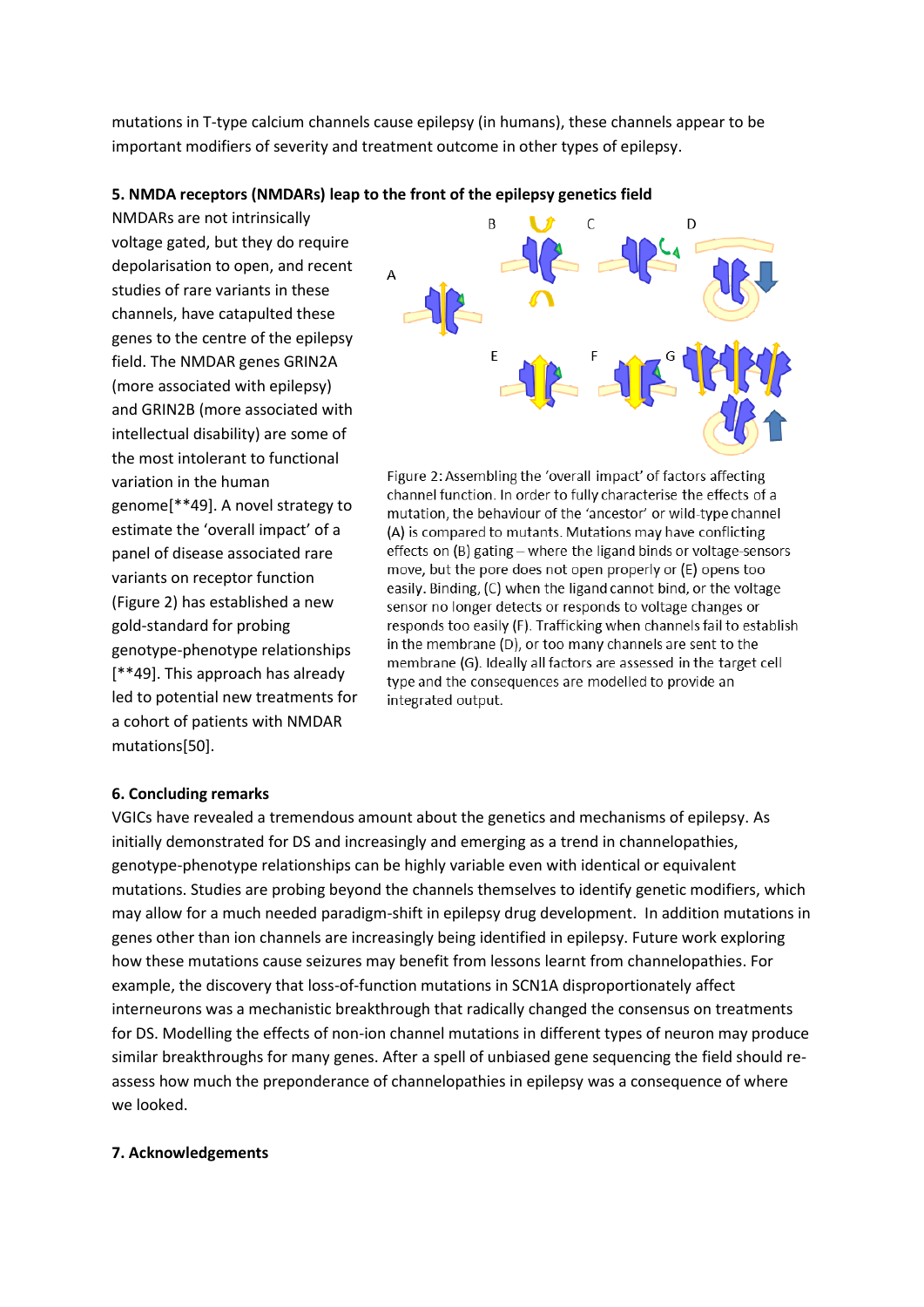S Schorge is supported by a fellowship from the Royal Society. J Carpenter is supported by a PhD Studentship from the Wellcome Trust.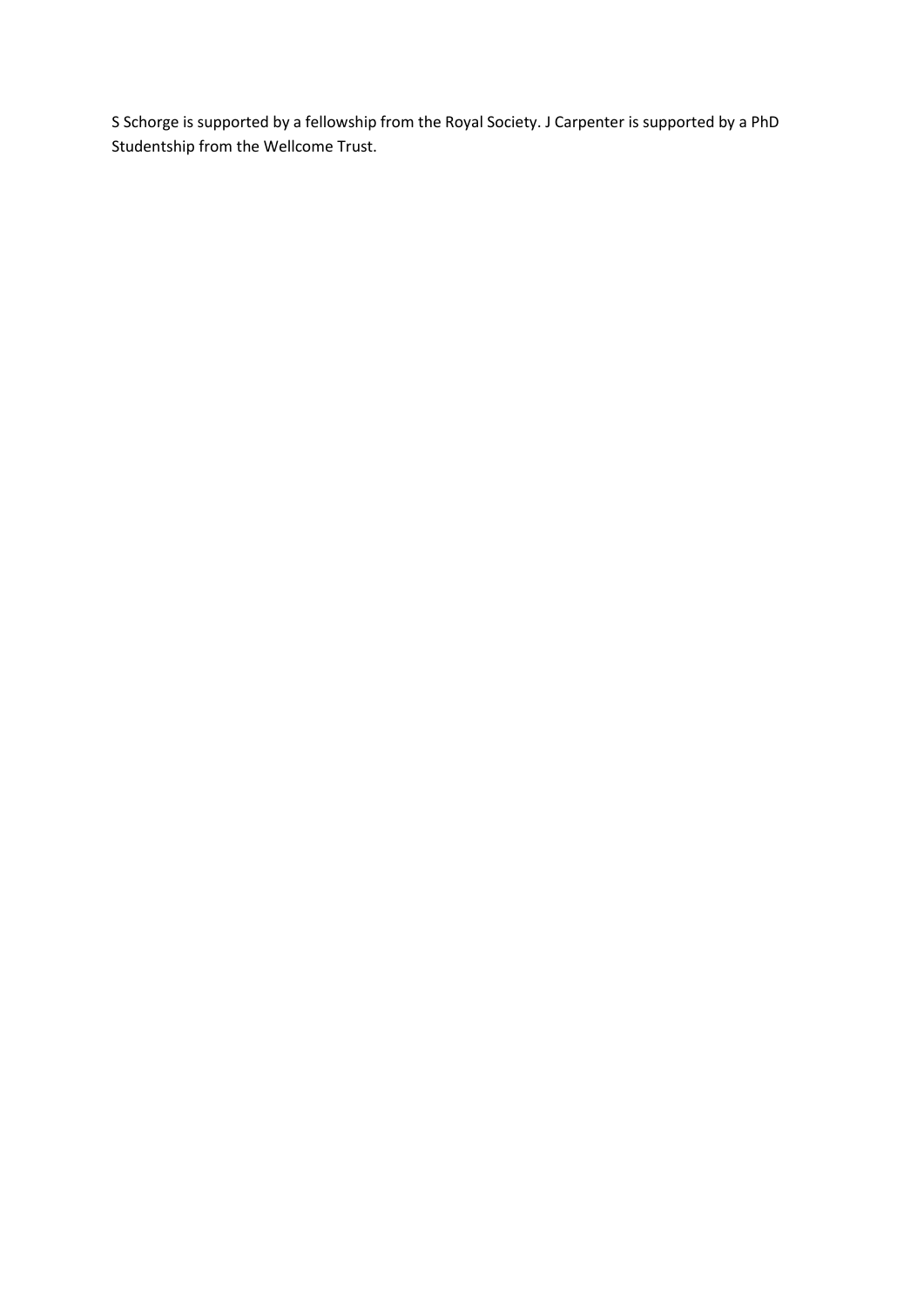- 1. Symonds JD, Zuberi SM: **Genetics update: Monogenetics, polygene disorders and the quest for modifying genes**. *Neuropharmacology* 2017, doi:10.1016/j.neuropharm.2017.07.016.
- 2. Helbig I, Tayoun AAN: **Understanding Genotypes and Phenotypes in Epileptic Encephalopathies**. *Mol Syndromol* 2016, **7**:172–181.
- 3. Brunklaus A, Zuberi SM: **Dravet syndrome--from epileptic encephalopathy to channelopathy**. *Epilepsia* 2014, **55**:979–984.
- 4. Gataullina S, Dulac O: **From genotype to phenotype in Dravet disease**. *Seizure* 2017, **44**:58–64.
- 5. Djémié T, Weckhuysen S, von Spiczak S, Carvill GL, Jaehn J, Anttonen A-K, Brilstra E, Caglayan HS, de Kovel CG, Depienne C, et al.: **Pitfalls in genetic testing: the story of missed SCN1A mutations**. *Mol Genet Genomic Med* 2016, **4**:457–464.
- 6. Prontera P, Sarchielli P, Caproni S, Bedetti C, Cupini LM, Calabresi P, Costa C: **Epilepsy in hemiplegic migraine: Genetic mutations and clinical implications**. *Cephalalgia Int J Headache* 2017, doi:10.1177/0333102416686347.
- 7. Cetica V, Chiari S, Mei D, Parrini E, Grisotto L, Marini C, Pucatti D, Ferrari A, Sicca F, Specchio N, et al.: **Clinical and genetic factors predicting Dravet syndrome in infants with SCN1A mutations**. *Neurology* 2017, **88**:1037–1044.
- 8. Verbeek NE, van der Maas NAT, Sonsma ACM, Ippel E, Vermeer-de Bondt PE, Hagebeuk E, Jansen FE, Geesink HH, Braun KP, de Louw A, et al.: **Effect of vaccinations on seizure risk and disease course in Dravet syndrome**. *Neurology* 2015, **85**:596–603.
- 9. Holland KD, Bouley TM, Horn PS: **Comparison and optimization of in silico algorithms for predicting the pathogenicity of sodium channel variants in epilepsy**. *Epilepsia* 2017, **58**:1190– 1198.
- 10. Huang W, Liu M, Yan SF, Yan N: **Structure-based assessment of disease-related mutations in human voltage-gated sodium channels**. *Protein Cell* 2017, **8**:401–438.
- 11. Yu FH, Mantegazza M, Westenbroek RE, Robbins CA, Kalume F, Burton KA, Spain WJ, McKnight GS, Scheuer T, Catterall WA: **Reduced sodium current in GABAergic interneurons in a mouse model of severe myoclonic epilepsy in infancy**. *Nat Neurosci* 2006, **9**:1142–9.
- 12. Stern WM, Sander JW, Rothwell JC, Sisodiya SM: **Impaired intracortical inhibition demonstrated in vivo in people with Dravet syndrome**. *Neurology* 2017, **88**:1659–1665.
- 13. Rubinstein M, Han S, Tai C, Westenbroek RE, Hunker A, Scheuer T, Catterall WA: **Dissecting the phenotypes of Dravet syndrome by gene deletion**. *Brain J Neurol* 2015, **138**:2219–2233.
- \*14. Devinsky O, Cross JH, Laux L, Marsh E, Miller I, Nabbout R, Scheffer IE, Thiele EA, Wright S: **Trial of Cannabidiol for Drug-Resistant Seizures in the Dravet Syndrome**. *N Engl J Med* 2017, **376**:2011–2020.

This important clinical trial robustly quantifies the efficacy of cannabidiol for Dravet syndrome, helping to resolve and clarify anecdotal reports that have received extensive publicity.

15. Dutton SBB, Dutt K, Papale LA, Helmers S, Goldin AL, Escayg A: **Early-life febrile seizures worsen adult phenotypes in Scn1a mutants**. *Exp Neurol* 2017, **293**:159–171.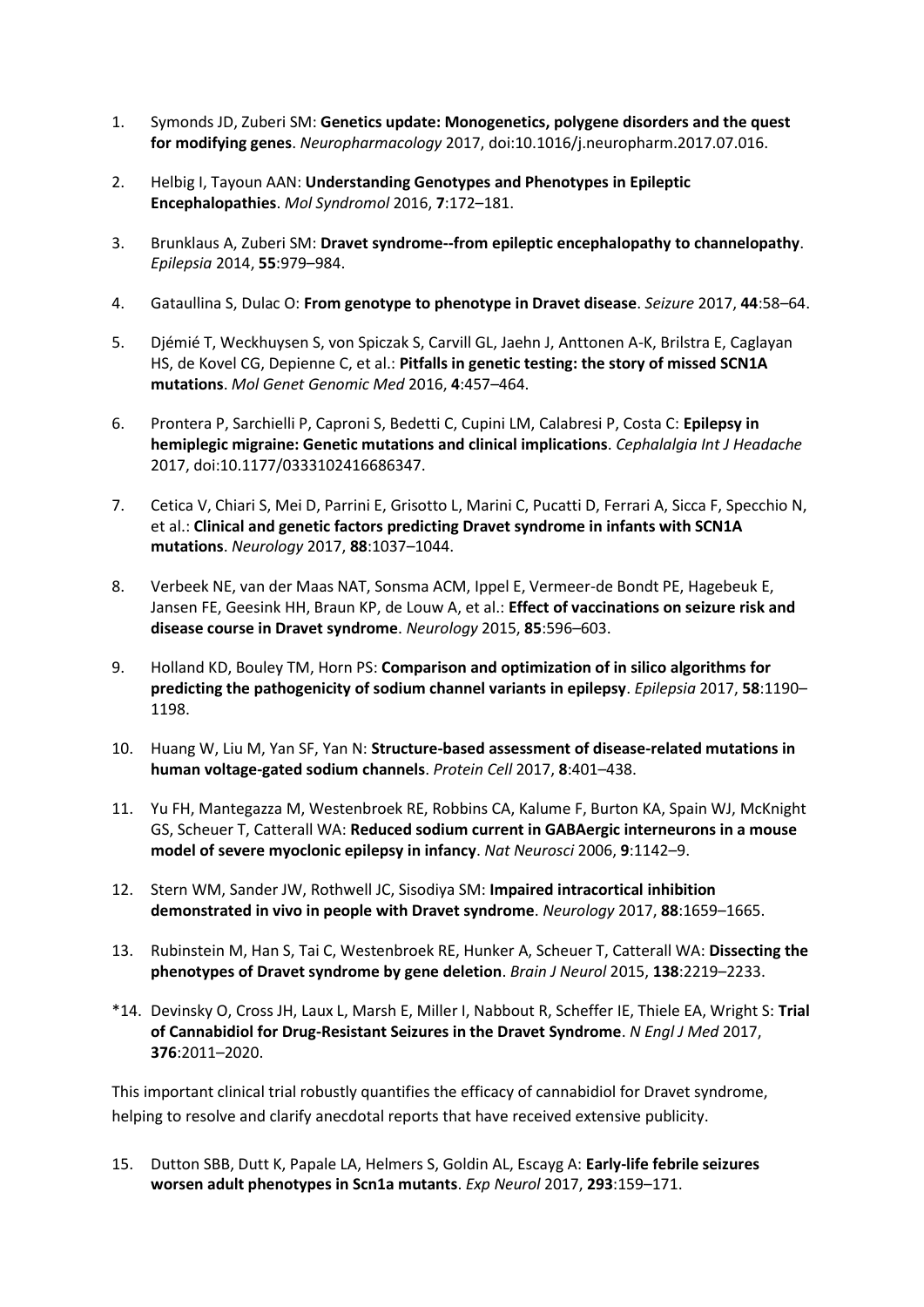\*\*16. Marguet SL, Le-Schulte VTQ, Merseburg A, Neu A, Eichler R, Jakovcevski I, Ivanov A, Hanganu-Opatz IL, Bernard C, Morellini F, et al.: **Treatment during a vulnerable developmental period rescues a genetic epilepsy**. *Nat Med* 2015, **21**:1436–1444.

Marguet and colleagues show that even in the presence of a causative mutation in a voltage gated channel, 'seizures beget seizures' and more importantly, preventing seizures has a significant impact on long term severity of the genetic disease.

- 17. Wirrell EC, Laux L, Donner E, Jette N, Knupp K, Meskis MA, Miller I, Sullivan J, Welborn M, Berg AT: **Optimizing the Diagnosis and Management of Dravet Syndrome: Recommendations From a North American Consensus Panel**. *Pediatr Neurol* 2017, **68**:18–34.e3.
- 18. Hawkins NA, Anderson LL, Gertler TS, Laux L, George AL, Kearney JA: **Screening of conventional anticonvulsants in a genetic mouse model of epilepsy**. *Ann Clin Transl Neurol* 2017, **4**:326– 339.
- 19. Ishii A, Watkins JC, Chen D, Hirose S, Hammer MF: **Clinical implications of SCN1A missense and truncation variants in a large Japanese cohort with Dravet syndrome**. *Epilepsia* 2017, **58**:282– 290.
- 20. Frederiksen K, Lu D, Yang J, Jensen HS, Bastlund JF, Larsen PH, Liu H, Crestey F, Dekermendjian K, Badolo L, et al.: **A small molecule activator of Nav 1.1 channels increases fast-spiking interneuron excitability and GABAergic transmission in vitro and has anti-convulsive effects in vivo**. *Eur J Neurosci* 2017, **46**:1887–1896.
- 21. Flinspach M, Xu Q, Piekarz AD, Fellows R, Hagan R, Gibbs A, Liu Y, Neff RA, Freedman J, Eckert WA, et al.: **Insensitivity to pain induced by a potent selective closed-state Nav1.7 inhibitor**. *Sci Rep* 2017, **7**:39662.
- 22. Hawkins NA, Zachwieja NJ, Miller AR, Anderson LL, Kearney JA: **Fine Mapping of a Dravet Syndrome Modifier Locus on Mouse Chromosome 5 and Candidate Gene Analysis by RNA-Seq**. *PLoS Genet* 2016, **12**:e1006398.
- 23. Takaori T, Kumakura A, Ishii A, Hirose S, Hata D: **Two mild cases of Dravet syndrome with truncating mutation of SCN1A**. *Brain Dev* 2017, **39**:72–74.
- \*\*24. Johnson MR, Shkura K, Langley SR, Delahaye-Duriez A, Srivastava P, Hill WD, Rackham OJL, Davies G, Harris SE, Moreno-Moral A, et al.: **Systems genetics identifies a convergent gene network for cognition and neurodevelopmental disease**. *Nat Neurosci* 2016, **19**:223–232.

This study develops a new approach to linking genetic variation to disease, using systems of coregulated genes rather than individual genes as a readout of genetic load.

- 25. Delahaye-Duriez A, Srivastava P, Shkura K, Langley SR, Laaniste L, Moreno-Moral A, Danis B, Mazzuferi M, Foerch P, Gazina EV, et al.: **Rare and common epilepsies converge on a shared gene regulatory network providing opportunities for novel antiepileptic drug discovery**. *Genome Biol* 2016, **17**:245.
- 26. Lin W-H, Giachello CNG, Baines RA: **Seizure control through genetic and pharmacological manipulation of Pumilio in Drosophila: a key component of neuronal homeostasis**. *Dis Model Mech* 2017, **10**:141–150.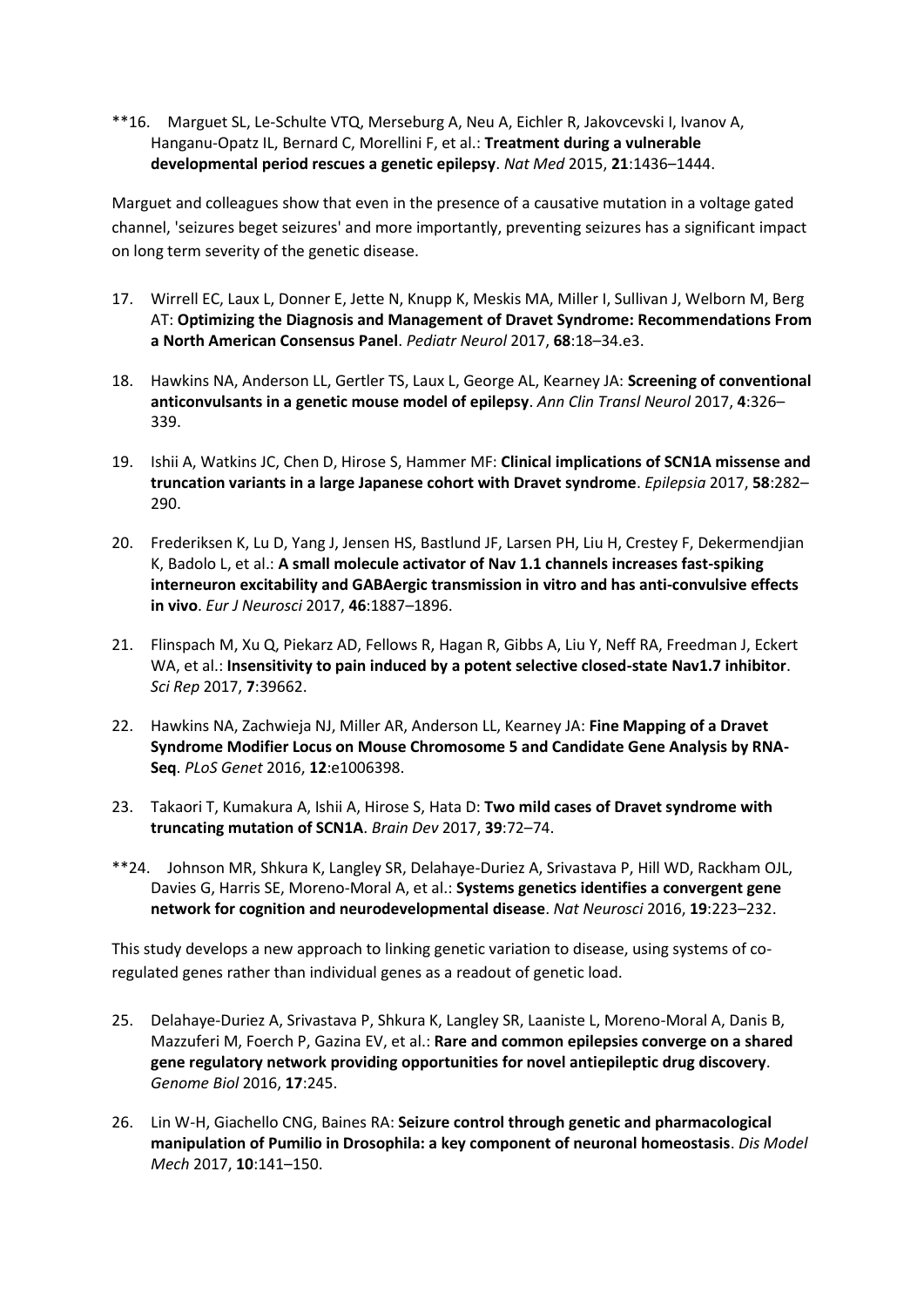- 27. Meisler MH, Helman G, Hammer MF, Fureman BE, Gaillard WD, Goldin AL, Hirose S, Ishii A, Kroner BL, Lossin C, et al.: **SCN8A encephalopathy: Research progress and prospects**. *Epilepsia* 2016, **57**:1027–1035.
- 28. Lopez-Santiago LF, Yuan Y, Wagnon JL, Hull JM, Frasier CR, O'Malley HA, Meisler MH, Isom LL: **Neuronal hyperexcitability in a mouse model of SCN8A epileptic encephalopathy**. *Proc Natl Acad Sci U S A* 2017, **114**:2383–2388.
- 29. Ottolini M, Barker BS, Gaykema RP, Meisler MH, Patel MK: **Aberrant sodium channel currents and hyperexcitability of medial entorhinal cortex neurons in a mouse model of SCN8A encephalopathy**. *J Neurosci Off J Soc Neurosci* 2017, doi:10.1523/JNEUROSCI.2709-16.2017.
- 30. Anderson LL, Hawkins NA, Thompson CH, Kearney JA, George AL: **Unexpected Efficacy of a Novel Sodium Channel Modulator in Dravet Syndrome**. *Sci Rep* 2017, **7**:1682.
- 31. Wolff M, Johannesen KM, Hedrich UBS, Masnada S, Rubboli G, Gardella E, Lesca G, Ville D, Milh M, Villard L, et al.: **Genetic and phenotypic heterogeneity suggest therapeutic implications in SCN2A-related disorders**. *Brain J Neurol* 2017, doi:10.1093/brain/awx054.
- 32. Howell KB, McMahon JM, Carvill GL, Tambunan D, Mackay MT, Rodriguez-Casero V, Webster R, Clark D, Freeman JL, Calvert S, et al.: **SCN2A encephalopathy: A major cause of epilepsy of infancy with migrating focal seizures**. *Neurology* 2015, **85**:958–966.
- 33. Lamar T, Vanoye CG, Calhoun J, Wong JC, Dutton SBB, Jorge BS, Velinov M, Escayg A, Kearney JA: **SCN3A deficiency associated with increased seizure susceptibility**. *Neurobiol Dis* 2017, **102**:38–48.
- 34. Kambouris M, Thevenon J, Soldatos A, Cox A, Stephen J, Ben-Omran T, Al-Sarraj Y, Boulos H, Bone W, Mullikin JC, et al.: **Biallelic SCN10A mutations in neuromuscular disease and epileptic encephalopathy**. *Ann Clin Transl Neurol* 2017, **4**:26–35.
- 35. Syrbe S, Hedrich UBS, Riesch E, Djémié T, Müller S, Møller RS, Maher B, Hernandez-Hernandez L, Synofzik M, Caglayan HS, et al.: **De novo loss- or gain-of-function mutations in KCNA2 cause epileptic encephalopathy**. *Nat Genet* 2015, **47**:393–399.
- 36. Corbett MA, Bellows ST, Li M, Carroll R, Micallef S, Carvill GL, Myers CT, Howell KB, Maljevic S, Lerche H, et al.: **Dominant KCNA2 mutation causes episodic ataxia and pharmacoresponsive epilepsy**. *Neurology* 2016, **87**:1975–1984.
- 37. Masnada S, Hedrich UBS, Gardella E, Schubert J, Kaiwar C, Klee EW, Lanpher BC, Gavrilova RH, Synofzik M, Bast T, et al.: **Clinical spectrum and genotype–phenotype associations of KCNA2 related encephalopathies**. *Brain* 2017, doi:10.1093/brain/awx184.
- 38. Muona M, Berkovic SF, Dibbens LM, Oliver KL, Maljevic S, Bayly MA, Joensuu T, Canafoglia L, Franceschetti S, Michelucci R, et al.: **A recurrent de novo mutation in KCNC1 causes progressive myoclonus epilepsy**. *Nat Genet* 2015, **47**:39–46.
- 39. Oliver KL, Franceschetti S, Milligan CJ, Muona M, Mandelstam SA, Canafoglia L, Boguszewska-Chachulska AM, Korczyn AD, Bisulli F, Di Bonaventura C, et al.: **Myoclonus epilepsy and ataxia due to KCNC1 mutation: Analysis of 20 cases and K(+) channel properties**. *Ann Neurol* 2017, **81**:677–689.